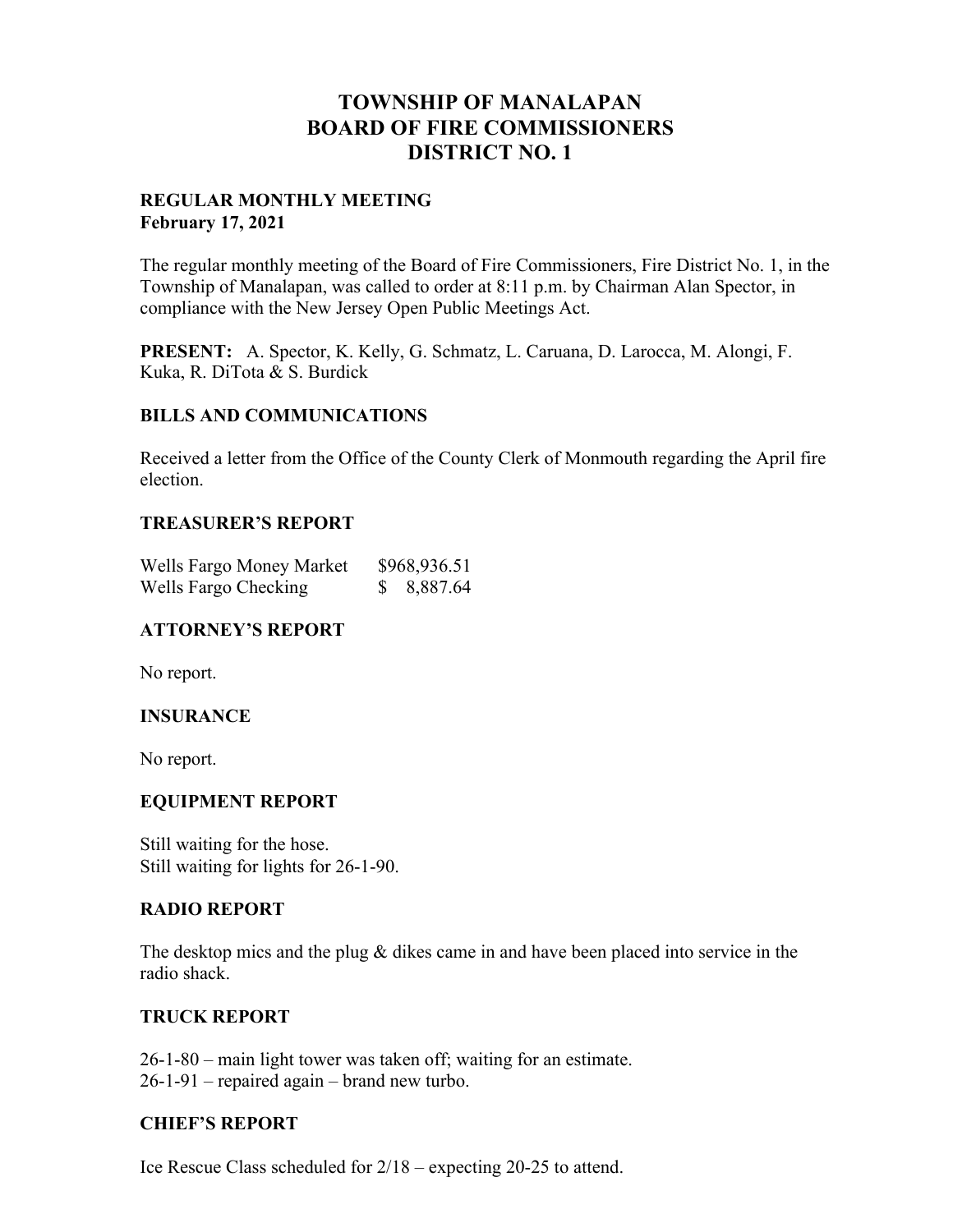Operations scheduled for  $2/21$  – approximately 13 members signed up at this time. Face Fit machine was sent out for calibration; learned that the first 5 years are covered. We had 2 structure fires; one fatality. One minor injury which was reported to NJ DFS. Safety Committee also met to discuss the matter. One set of gear was damaged due to a suspected flashover. Full gear inventory was conducted. Red Alert was updated. Requesting \$236 for Middlesex County Fire Academy for Taxpayer Smoke House in March. This is "in county" pricing. Reserved Monmouth County in April for car fires. Two SCBA cylinders will be located and sent out once give direction for shipping.

## **MEMBERSHIP REPORT**

No report.

## **ASSOCIATION REPORT**

All inactive life members will be carried on the VFIS insurance policy forever; By-Laws were updated to reflect this change.

## **TRUSTEES' REPORT**

No report.

## **OLD BUSINESS**

See attached.

#### **NEW BUSINESS**

Commissioner LaRocca made a motion to pay all vouchers; this was seconded by Commissioner Kelly. All voted aye.

Commissioner LaRocca made a motion for \$250 to the Middlesex County Fire Academy for Taxpayer Smoke House in March; this was seconded by Commissioner Kelly. All voted aye.

Commissioner Spector made a motion not to exceed \$1,500 to purchase new helmets; this was seconded by Commissioner Kelly. All voted aye.

Meeting opened to the public at 8:44 p.m.

A motion was made by Commissioner Spector to adjourn; it was seconded by Commissioner Kelly and all voted aye.

Meeting adjourned at 8:47 p.m.

 Respectfully submitted, Kenneth Kelly, Clerk